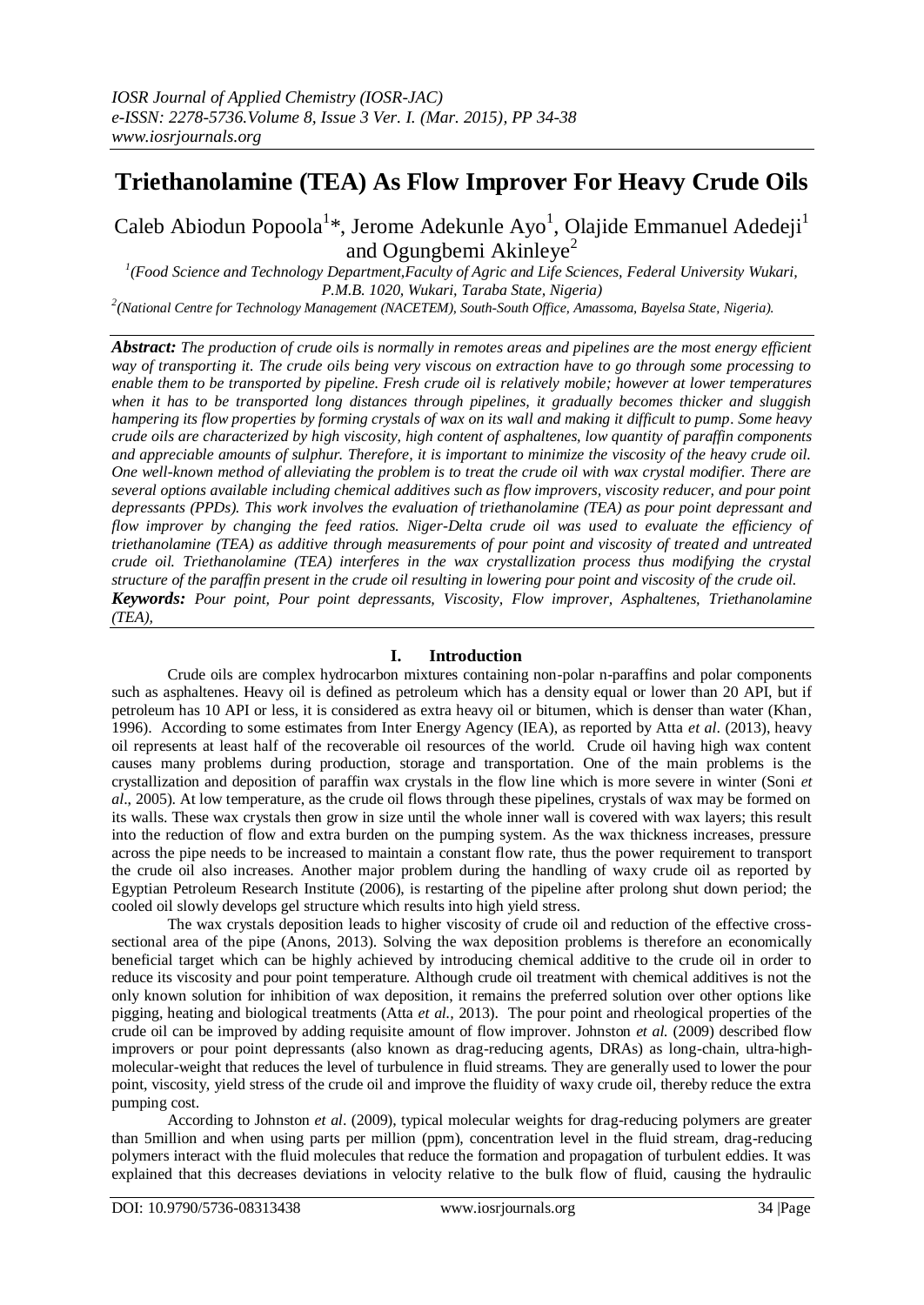energy to be more focused on moving the fluid stream down the pipeline rather than in a chaotic random motion and the reduced frictional pressure losses enable pipeline operators to lower operating pressure or increase the rate of fluid flow.

Viscosity is the ratio of shear stress to shear rate. It is defined empirically as the resistance offered by fluid to flow at a given temperature. An increase in temperature of the oil lowers the viscosity, while a decrease in temperature increases the viscosity. The viscosity-temperature relationship must be established accurately in order to determine pump ability of the oil.

Pour point is the temperature at which the crude oil is just able to flow and below which there is complete absence of flow in it. It represents the lowest temperature at which the crude oil can be stored or handled without congealing in the tanks or pipelines.

According to Ajienka (1997), pour point is usually  $10^0C - 20^0C$  lower than cloud point. Cloud point is defined as the temperature at which the first wax crystal separates out from crude oil. Below the cloud point, crude oil containing high amount of wax possesses high pour point and exhibit non-Newtonian viscosity behavior. The wax appearance temperature (WAT) and the pour point temperature (PPT) are good pointers to the temperature regime, in which a waxy crude oil is expected to start to show non-Newtonian behavior as reported by Taiwo, *et al.* (2012). As temperature decreases, the abrupt rise in crude oil viscosity depends upon the quantity as well as type of wax present in it.

Soni *et al.* (2006) discussed the synthesis and evaluation of polymeric additives as pour point depressants and flow improvers for crude oil. They studied the rheological properties of crude oil (with or without additives) in terms of shear rate, shear stress, yield stress and viscosity and listed three main characteristics for any additive to behave as flow improver should have, which are:

- (i) A wax like paraffin part, typically mixture of linear alkyl chain of 14 to 25 carbon atoms long that cocrystallize with "oils" wax forming component.
- (ii) A polar component typically acrylates or acetates that limits the degree of co-crystallization.
- (iii) Polymers that when adsorbed on the growing wax crystals stearically hindered their growth, resulting into small crystal.

It should be noted that any additive as a pour point depressant may be ineffective to reduce viscosity, yield stress and enhance the flow. The following factors according to Soni *et al.* (2006) play an important role in the efficiency of flow improvers and pour point depressants

- a number of pendant of alkyl side chains and the length and distance between them.
- the solubility of the additives in crude oil which depends on their average molecular weights.
- amorphous and crystalline parts of additive are very important in determining its efficiency
- physical and chemical stability of additive.
- if additive is copolymer then monomer to monomer ration should be taken into consideration.

Triethanolamine (TEA), co-polymer, satisfies most of these requirements. TEA is a part of a class of organic compounds called ethanolamines; combines the properties of amines and alcohols. It is a viscous organic compound that is both tertiary amine and triol (with three alcohol groups) (IARC, 2012). It is a weak base, colourless and has a mild ammoniacal odour. TEA has molecular formular  $C_6H_{15}NO_3$  with relative molecular mass of 149.19, boiling point of 335.4<sup>0</sup>C, melting point of 20.5<sup>0</sup>C, density of 1.1242g/cm<sup>3</sup> at 20<sup>0</sup>C, vapour pressure less than 1.3pa at 20<sup>o</sup>C. It is miscible with water, acetone, ethanol and methanol; soluble in chloroform and slightly soluble in benzene, diethyl ether and lignans (Lide & Milne, 1996).

TEA is produced from the reaction of ethylene oxide with aqueous ammonia. It is used primarily as an emulsifier and surfactant. It is a common ingredient in formulations used for both industrial and consumer products. The triethanolamine neutralizes fatty acids, adjusts and buffers the  $P<sup>H</sup>$  and solubilises oil and other ingredients that are not completely soluble in water. It reacts with acids to form salt and soap and is also used as flow improver additive in crude oil (DOW, 2010). Viscosity reduction is imminent to improve mobility of heavy crude oils; doping with solvent like triethanolamine (TEA), which keeps the wax in solution, is essential in ensuring oil mobility. Based on evaluation of preliminary studies, Taiwo *et al*. (2003), showed triethanolamine (TEA) to be a very good wax deposition inhibitor.

## **Evaluation tests of flow Improvers**

## **II. Experimental Methods**

Effectiveness of triethanolamine (TEA) as flow improver for the heavy crude oils was determined through the pour point test and kinematic viscosity.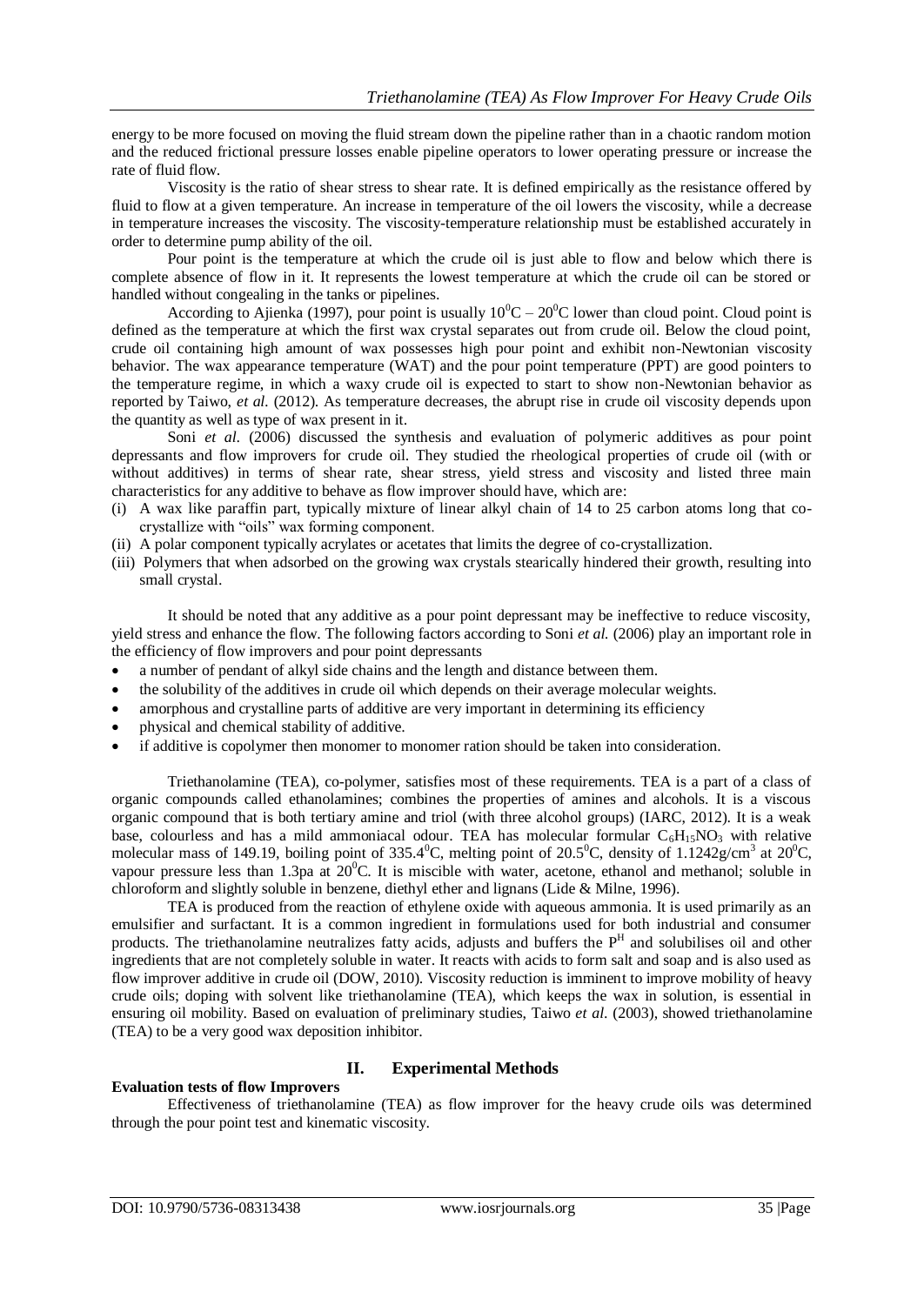#### **Experimental Materials**

The materials used for this study were: crude oil samples and triethanolamine (TEA). All crude oil samples used in this study were from Niger-Delta oil field in Nigeria, with density of  $847 - 869$  kg/m<sup>3</sup> and API gravity in the range of  $24.4 - 36.5$  at 15<sup>o</sup>C. Standard methods were employed in determination of the physical properties.

#### **Determination of pour points**

The equipment used to determine pour points were: a standard pour point test apparatus, a thermometer, test tubes and heater. The standard pour point was obtained in all cases with the sample generally heated to about  $35^{\circ}$ C to  $40^{\circ}$ C and then cooled down to its pour point inside the pour point test apparatus. The sample was checked at regular intervals until flow ceased. If the flow did not occur after 5 seconds when the test tube was tipped horizontally, the temperature was then taken and recorded to give the pour point.

#### **Determination of Viscosity**

The equipment used for viscosity determination includes the following: Viscometer, a water bath, a thermometer, a thermostat and heater. The viscosity was obtained by following this procedure: the sample was heated to about  $45^{\circ}$ C to improve the fluidity and then allowed to cool to room temperature. While the sample cools, the water bath was switched on with thermometer; thermostat was set to room temperature and inserted into the water bath to regulate the temperature of the water bath. 50ml of the crude oil sample at room temperature was poured into the viscometer and clasped/fastened onto a metal stand, this was inserted into the water bath with the stand suspended in the water bath cover. The crude oil, with the aid of a sucker pipette was sucked to a set mark in the viscometer. The stop clock was started and time at which the crude oil flows from the upper mark to the lower mark was recorded. The thermostat was set to  $35^{\circ}$ C, which automatically starts the heater in the water bath raising the temperature to 35<sup>o</sup>C. The procedures were repeated for temperature  $45^{\circ}$ C,  $55^{\circ}$ C, and  $65^{\circ}$ C for samples with and without triethanolamine (TEA).

## **III. Results and Discussions**

### **Effect of Added Triethanolamine (TEA) on the Viscosity and Pour point of the heavy Crude oil**

The viscosity of the pure crude oil sample at different temperature is shown in Table 1, while the effect of added triethanolamine (TEA) on the viscosity and pour point of the crude oil at different temperatures is detailed in Table 2 and Table 3 respectively below:

| Table 1. Viscosity of I are Crude on Bampic |            |                    |  |  |
|---------------------------------------------|------------|--------------------|--|--|
| Temperature                                 | Time (sec) | K. Viscosity (cSt) |  |  |
| 28                                          | 1835       | 54.32              |  |  |
| 35                                          | 381        | 11.28              |  |  |
| 45                                          | 305        | 9.03               |  |  |
| 55                                          | 258        | 7.64               |  |  |
| 65                                          | 222        | 6.57               |  |  |
| $- - -$<br>$ -$<br>$\sim$ $\sim$ $\sim$     | $  -$      | - - - - - -        |  |  |

|  | <b>Table 1: Viscosity of Pure Crude oil Sample</b> |  |  |  |  |  |
|--|----------------------------------------------------|--|--|--|--|--|
|--|----------------------------------------------------|--|--|--|--|--|

Note: Kinematic viscosity  $(K) = ct$ , where  $c = constant = 0.02959$ ,  $t = time$ **Table 2: Viscosity of Crude oil Sample mixed with Different percentage of Triethanolamine (TEA) at different Temperatures.** 

| unierent remperatures.      |                                      |                                      |                                      |                               |                                      |  |
|-----------------------------|--------------------------------------|--------------------------------------|--------------------------------------|-------------------------------|--------------------------------------|--|
| Percent. of<br>Additives(%) | Viscosity<br>at $28^{\circ}$ C (cSt) | Viscosity<br>at $35^{\circ}$ C (cSt) | Viscosity<br>at $45^{\circ}$ C (cSt) | Viscosity<br>at $55^0C$ (cSt) | Viscosity<br>at $65^{\circ}$ C (cSt) |  |
| Crude Oil<br>$+0\%$ TEA     | 54.32                                | 11.98                                | 9.03                                 | 7.64                          | 6.57                                 |  |
| Crude Oil<br>$+0.05\%$ TEA  | 17.74                                | 9.32                                 | 6.21                                 | 5.12                          | 4.20                                 |  |
| Crude Oil<br>$+0.1\%$ TEA   | 18.56                                | 9.59                                 | 6.30                                 | 5.33                          | 4.23                                 |  |
| Crude Oil<br>$+0.5\%$ TEA   | 21.31                                | 9.89                                 | 6.93                                 | 5.39                          | 4.68                                 |  |
| Crude Oil<br>$+1\%$ TEA     | 26.17                                | 10.26                                | 7.30                                 | 5.92                          | 4.72                                 |  |
| Crude Oil<br>$+2.5%$ TEA    | 31.17                                | 11.19                                | 7.45                                 | 6.93                          | 4.89                                 |  |
| Crude Oil<br>$+5\%$ TEA     | 34.75                                | 11.72                                | 7.61                                 | 6.99                          | 5.08                                 |  |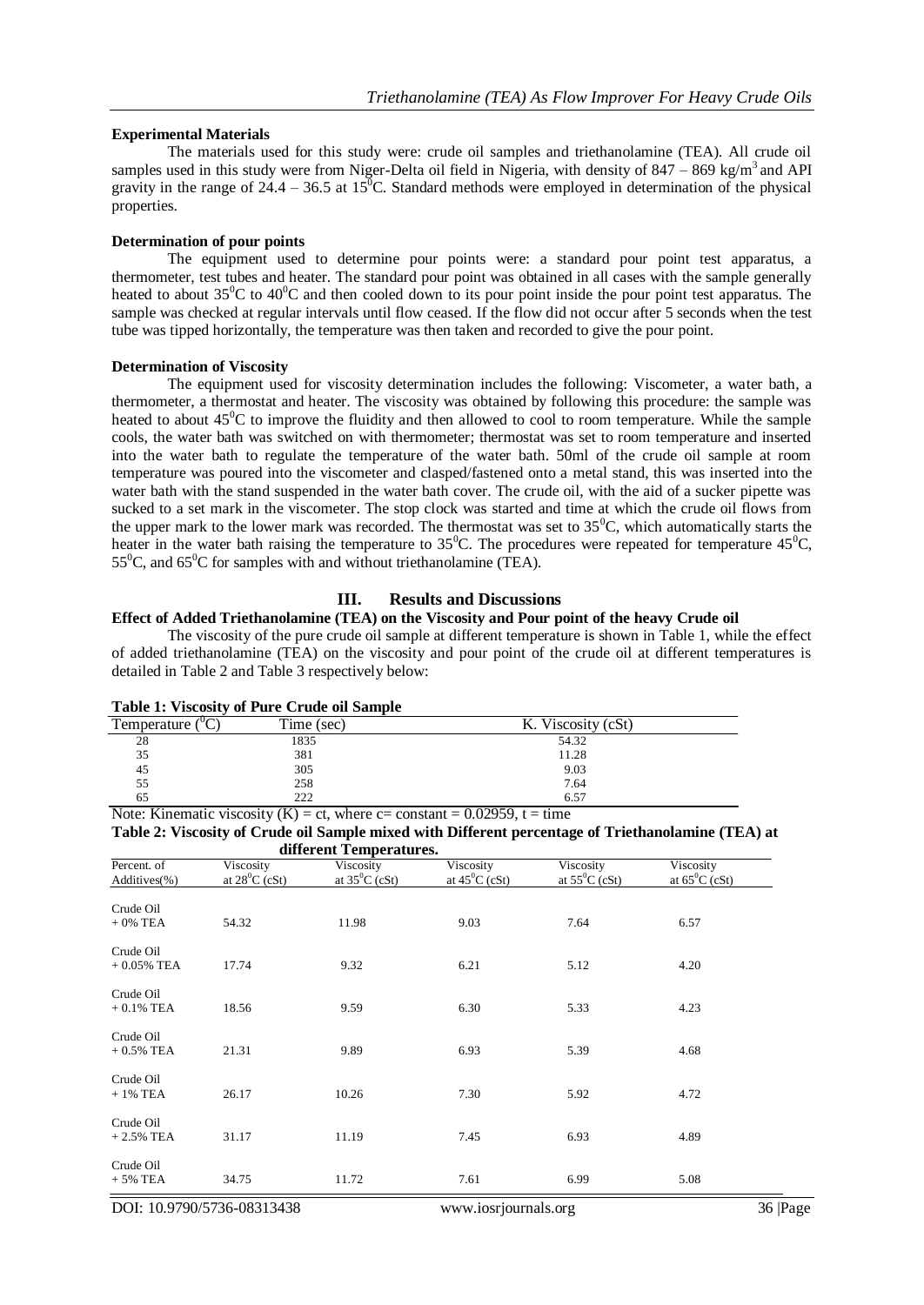| Percentage of                        | Pour Point |  |  |
|--------------------------------------|------------|--|--|
| Additives (%)                        |            |  |  |
| Crude $\text{Oil} + 0\% \text{ TEA}$ | 32         |  |  |
| Crude $\text{Oil} + 0.05\%$ TEA      | 17         |  |  |
| Crude Oil $+0.1\%$ TEA               | 17         |  |  |
| Crude $\text{Oil} + 0.5\%$ TEA       | 17         |  |  |
| Crude $\text{Oil} + 1\%$ TEA         | 17         |  |  |
| Crude $\text{Oil} + 2.5\%$ TEA       | 17         |  |  |
| Crude $\text{Oil} + 5\% \text{ TEA}$ | 17         |  |  |

**Table 3: Pour point of Crude Oil Sample mixed with Different Percentage of Triethanolamine (TEA)** 



**Figure1: Chart of proportions of TEA in crude oil and its viscosity**

**Effect of Chemical additive on the crude oil viscosity:** Table 2 and Figure 1 show the effect of triethanolamine (TEA) on the viscosity of crude oil at different temperature. The effect of chemical additive (TEA) on the viscosity of crude oil was evaluated. Different doses (i.e. 0.05%, 0.1%, 0.5%, 1%, 2.5% and 5%) were tried at different temperatures to determine the viscosity. As can be seen from Table 2, triethanolamine (TEA) decreased the viscosity at different temperatures. As volume of added triethanolamine increases, the viscosity of the crude oil increases and vice versa (Figure 1). This is in line with findings of Soni, *et al.* 2005, in which it was observed that crude oil responses differently with the same additive at different doses, as a result of changes in rheological properties of the crude oil.

The table shows that the molecular weight of the additive plays an important role in affecting the viscosity of the crude oil. The higher molecular weight polymer imparts higher viscosity. The structure of the polymer and its solubility in crude oil are also important. The viscosity of the crude oil can be improved by adding requisite amount of flow improver, the appropriate volume of the additive has to be added for effectiveness. Triethanolamine (TEA) performs very well at  $65^{\circ}$ C with 0.05% volume and agreed with Taiwo, *et al.* 2012, report that triethanolamine (TEA) is a very good wax deposition inhibitor. With 0.05% volume fraction of triethanolamine (TEA), the shear thinning behavior is enhanced, and the viscosity as well as the pour point decreases as temperature increases. The reduction of viscosity on the addition of the solvent is due to the dissolution of paraffin wax, which shows the effectiveness of triethanolamine (TEA).

**Effect of Temperature on the crude oil viscosity:** Temperature has a strong effect on viscosity and viscous behavior. The kinematic viscosity decreases considerably with increasing temperature. From Table 2, at high temperature wax in the crude oil could not agglomerate and form aggregates, hence reducing the oil viscosity. This is similar to an earlier work of Taiwo, *et al.* 2012 on waxy crude oil, the apparent viscosity decreases considerably with increasing temperature. The variation with temperature is attributable to the strong effect of temperature on the viscosity of wax and asphaltene components in the crude oil. At high temperature, the ordered structures of these chemical components are destroyed and hence reducing oil viscosity (**Khan, 1996**).